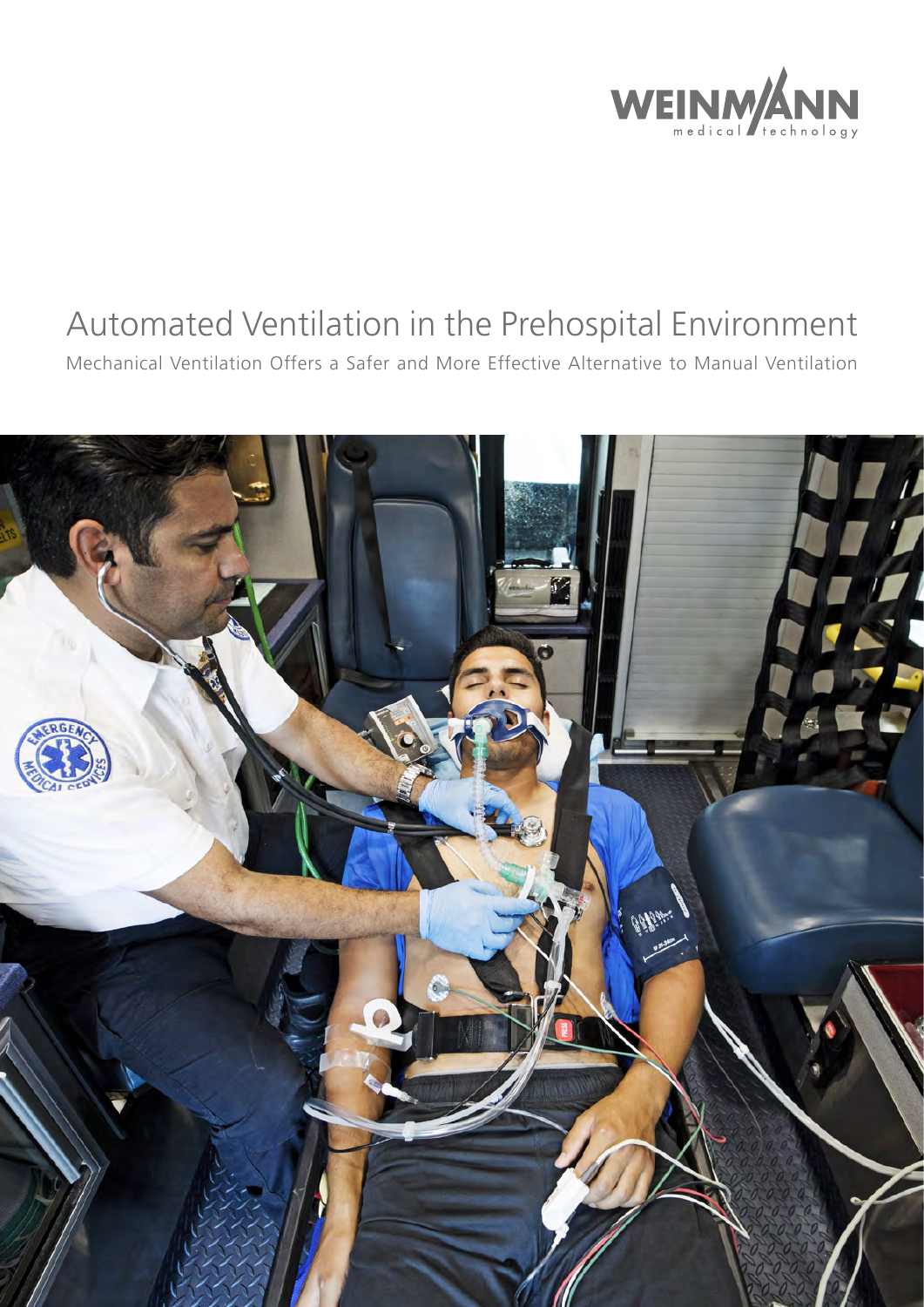

# Contributors

The WEINMANN Emergency EMS Medical Advisory Panel is a select group of clinicians who have insight into the culture and mindset of the EMS and healthcare community. They include EMS medical directors and researchers who are among leading experts in resuscitation and prehospital medicine. The group contributed expertise, editorial advice and review for this paper. Final responsibility for authorship and the content of the report was retained by WEINMANN Emergency.

#### **Jan-Thorsten Gräsner, MD, FERC**

Professor, Institute for Emergency Medicine, University Hospital Schleswig-Holstein

Jan-Thorsten Gräsner is the director of the Institute for Emergency Medicine, one of the largest training centers in Germany, at the University Hospital Schleswig-Holstein. Dr. Gräsner is also a professor of anesthesiology and chairs both the German Resuscitation Registry and the European Registry of Cardiac Arrest Network. He is the author of many publications in emergency medicine and resuscitation and serves as the principal investigator of the European resuscitation studies, EuReCa ONE and EuReCa TWO. Dr. Gräsner, who began his career as a paramedic, remains an emergency physician in the EMS system of Kiel and on the rescue helicopter Christoph 42 in the northern part of Germany.

### **Andrew McCoy, MD, MS**

Acting Assistant Professor, University of Washington Department of Emergency Medicine Medical Director, AMR Puget Sound Operations Medical Director, Shoreline Medic One

Dr. Andrew McCoy is a board-certified Emergency and EMS physician in Seattle, Washington. In addition to his duties with several Seattlearea EMS agencies, he serves on the faculty of the Resuscitation Academy and has co-authored many articles and chapters on resuscitation topics. Dr. McCoy received his medical degree from the Cleveland Clinic Lerner College of Medicine and a master's degree in clinical trials from Case Western Reserve University before completing a residency in Emergency Medicine at the University of Buffalo and EMS fellowship at the University of Washington.

#### **Graham Nichol, MD, MPH, FRCP(C), FACP, FAHA**

Professor, University of Washington Department of Emergency Medicine and Department of Medicine Leonard A. Cobb Medic One Foundation Chair in Prehospital Emergency Care, University of Washington Director, University of Washington-Harborview Center for Prehospital Emergency Care

Graham Nichol completed medical school and residency at the University of Western Ontario, London, Ontario. He obtained a Master of Public Health from the Harvard School of Public Health, Boston, Massachusetts. For more than 20 years, he has conducted clinical research to improve the process and outcome of care for patients with acute life-threatening illness. For several years he has been named one of the world's most highly cited scientists by Thompson-Reuters (now Clarivate Analytics).

**Scott Youngquist, MD, MSc**

Associate Professor of Surgery, University of Utah Health Sciences Center Research Director, Division of Emergency Medicine, University of Utah Medical Director, Salt Lake City Fire Department

Dr. Scott Youngquist is a board-certified emergency and EMS physician in Salt Lake City, Utah. He has served as medical director for the Salt Lake City Fire Department since 2011. In addition, Dr. Youngquist has participated in several research projects and serves on the editorial board of Prehospital Emergency Care. A graduate of the UCLA School of Medicine, he completed his emergency medicine residency at University of California–Harbor and also has a master's degree in epidemiology. He is active in basic science cardiac arrest research and clinical trials.

# Acknowledgements

WEINMANN Emergency would like to acknowledge the assistance of the RedFlash Group and Resurgent Biomedical Consulting for managing this project, particularly Michael Gerber, lead writer and content strategist for RedFlash, and Bob Niskanen, president of Resurgent. Michael is a paramedic and has a master's degree in public health from George Washington University. Bob has a master's degree in electrical engineering from the University of Washington and was chief scientist for a major resuscitation device manufacturer. He has a keen interest in how resuscitation technology can help save more lives.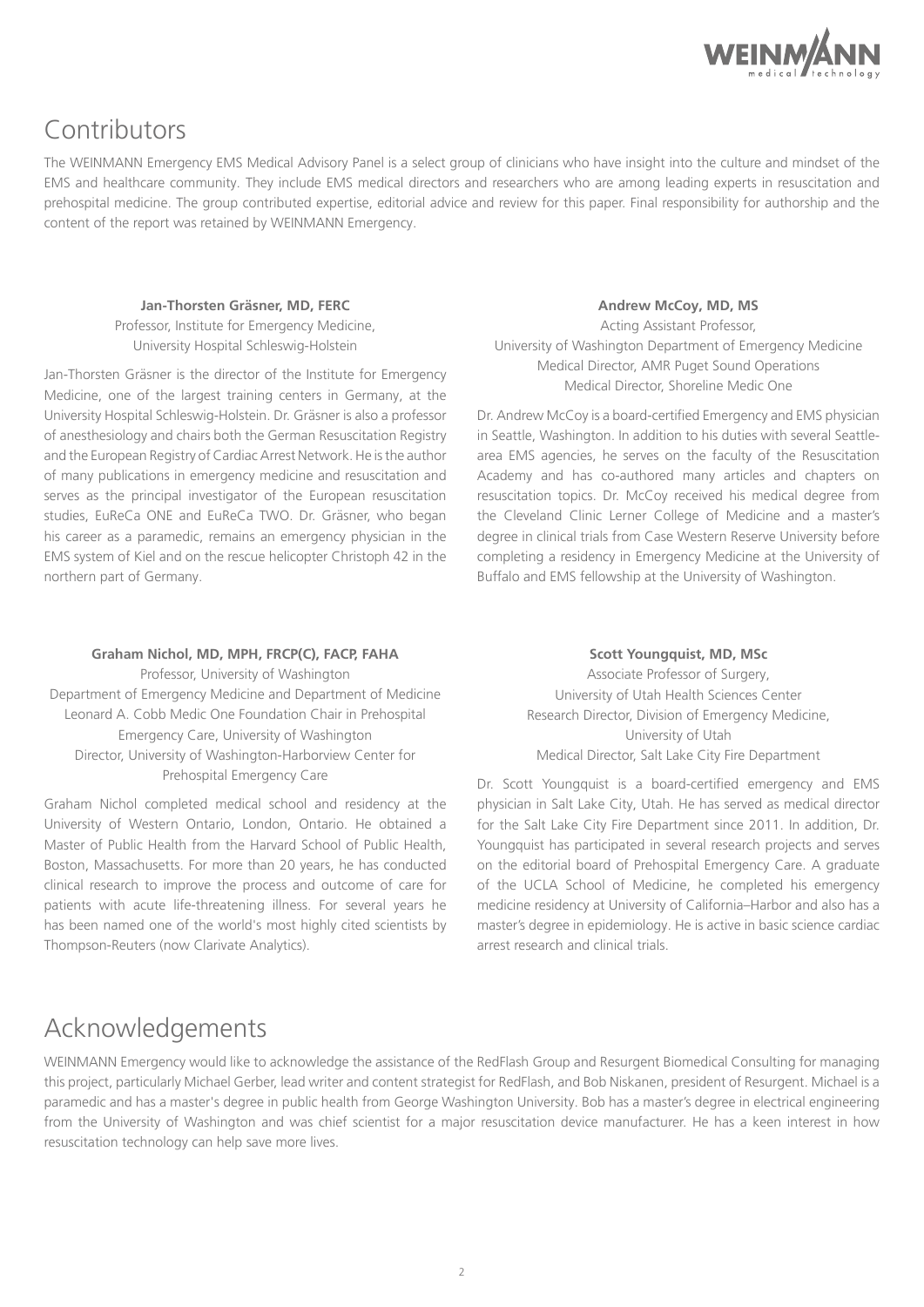

# Automated Ventilation in the Prehospital Environment

Mechanical Ventilation Offers a Safer and More Effective Alternative to Manual Ventilation

# Abstract

Patients with acute life-threatening illness in the out-of-hospital setting often require assisted ventilation to ensure adequate inhalation of oxygen as well as exhalation of carbon dioxide. Ventilation is considered an essential skill in the out-of-hospital setting, but large variation exists in both how it is performed and patient outcomes. Prehospital providers may give breaths with a bag attached to a facemask, a supraglottic airway or an endotracheal tube. When performing manual ventilation with a bag, healthcare providers deliver breaths at a wide range of rates, tidal volumes and pressures, frequently deviating from recommended evidence-based practice guidelines. Such variation in care is associated with poor outcomes in patients with cardiac arrest or traumatic brain injury and may be harming other patient populations as well.

Overcoming this wide variation in manual ventilation practices would require extensive training and practice, along with vigorous quality assurance and feedback. This may be difficult to achieve without improved real-time methods of measuring ventilation rate, volume and pressure. Portable mechanical ventilators are intended to provide consistent oxygenation, as well as ventilation rate, volume and pressure. Use of these medical devices could reduce variations associated with human factors and remove a stressful and resourceheavy task, freeing up clinicians to focus on other critical assessment and treatment decisions. In addition, it would facilitate research and quality improvement efforts to expand knowledge of the impact of ventilation rates, volumes and pressures on outcomes.

### Introduction

The importance of ventilation in the management of critically ill or injured patients has been recognized for centuries. [40 Slutsky 2015] In modern practice, emergency medicine clinicians, from first responders to physicians, have long been taught that the ability to ventilate through a patent airway trumps just about any other concern. Without the inward movement of oxygen and outward movement of carbon dioxide, patients cannot survive.

Despite awareness of ventilation's importance, little is known about the impact of different modes of ventilation in the out-of-hospital setting. In patients with acute, critical conditions, such as cardiac arrest, research to date has focused on choice of airway device. [33 Ong] Some observational studies have suggested the importance

of ventilation rates in small subsets of patients, such as severe head trauma victims, but in general measuring and evaluating the relationship between ventilation's components and patient outcomes in the prehospital setting has remained elusive. [29 McMullan]

What seems clear is that ventilation matters—research shows that how and when it is performed is associated with patient outcomes. Yet in prehospital emergency care, manual ventilation is often delegated to the least experienced or educated responder on the scene. Multiple observational studies have demonstrated significant inconsistency during ventilation with a bag-valve (both with a mask and after placement of an advanced airway), with rates and volumes varying widely. [29 McMullan, 37 Siegler] It is not simply a knowledge or a training issue—even experienced paramedics struggle to ventilate at proper rates and volumes, which is not surprising given the lack of tools to measure tidal volumes and rates in the field, the chaotic and sometimes stressful nature of prehospital medicine and the multi-tasking required of EMS clinicians.

These are not new problems. As early as the mid-1990s, researchers were finding that ventilation with a bag-valve in the prehospital setting frequently did not meet recommended guidelines for several parameters. [21 Auble, 61 Baskett, 12 Dockery] In 2004, Aufderheide et al published a landmark report that showed that even after retraining, emergency medical services (EMS) clinicians continued to deliver excessive ventilation during cardiac arrest potentially hurting patients' chances of survival. Hyperventilation has also been associated with worse outcomes for patients with traumatic brain injury. [11 Davis]

Although multiple studies have shown that it is difficult for clinicians at all levels to maintain the appropriate rate and tidal volume with a bag [21 Auble, 24 Lee], mechanical ventilators are rarely used in the prehospital setting in the United States. One examination of more than 28 million EMS records from across the country reported ventilator use in fewer than 80,000 cases. [14 El Sayed] Mechanical ventilators offer a safe alternative to bag-valve ventilation and allow clinicians to deliver consistent and controlled tidal volumes at a determined rate. "Providing a ventilator for every ambulance should be considered," Wayne et al stated in 2001, "along with the priorities for other equipment, because alternate techniques for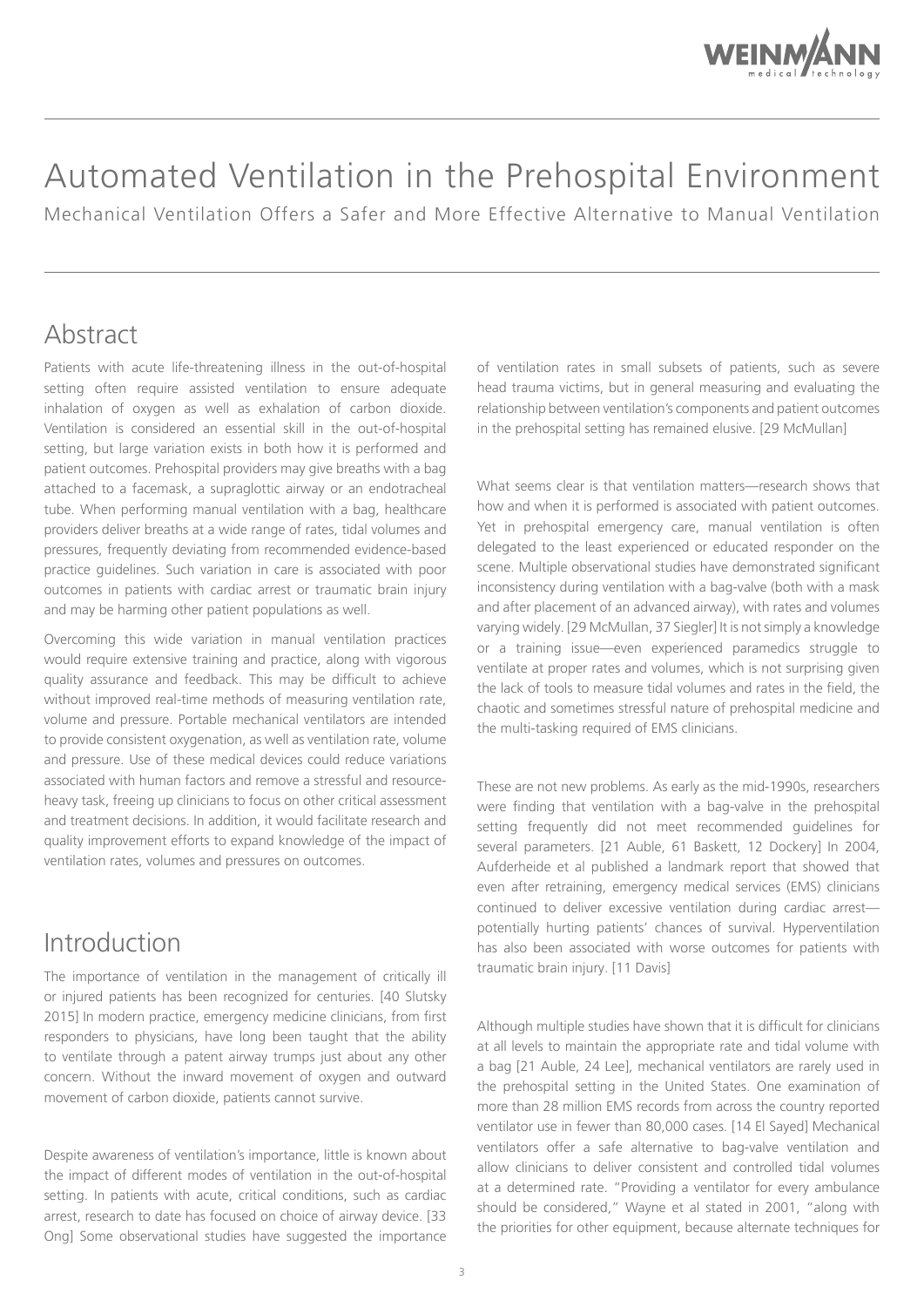

ventilation have proved inadequate and therefore unacceptable." [48 Wayne]

So why have more EMS systems not sought out better ways to ventilate their patients? One reason is that components of ventilation are rarely measured and tracked. Quality improvement activities related to care of patients with cardiac arrest have, for good reason, focused on chest compressions and defibrillation. Airway management is typically viewed through the lens of whether or not a patient was successfully intubated. While there is a recent push to better measure and track physiologic factors such as SpO<sub>2</sub> and EtCO<sub>2</sub> and to evaluate these as part of quality assurance and quality improvement efforts, regular measuring and tracking of ventilation rates and volumes in the field remains rare. EMS leaders are left with little knowledge of how well their systems are performing.

This might sound somewhat familiar. Two decades ago, EMS professionals were coming to terms with the same issues related to chest compressions. It was believed that a wide variation existed in how CPR was believing delivered—not just from one community to another, but within EMS systems as well.

# *Until systems started routinely measuring CPR processes, many agencies assumed they did not have a problem.*

Now, most high-performing EMS systems have accepted that delivering consistent, effective chest compressions takes practice, focus and often the assistance of technology, from metronomes to real-time feedback to mechanical CPR devices. It is time to turn the same critical eye on prehospital ventilation and recognize that there is a better way to care for patients and improve outcomes.

### Limits of Manual Ventilation in Cardiac Arrest

The potential harm caused by manual ventilation during the resuscitation of cardiac arrest patients has been well documented. Perhaps the most significant problem is simply the lack of real-time awareness of ventilation rates and volumes delivered. Aside from crude visual metrics such as chest rise and end-tidal CO<sub>2</sub> waveform in exhaled breaths, bag-masks, whether used with facemasks, supraglottic airway devices or endotracheal tubes, provide limited guidance or feedback to the user, and no reliable method of measuring volume or pressure. Especially in the prehospital setting, where providers face distractions and competing priorities, delivering consistent breaths can be difficult—and the results of improper ventilation can be disastrous.



*Fig 1 – a) The impacts of excessive ventilation on patients in cardiac arrest.*

*Fig 1 – b) In a study of pigs in cardiac arrest, increasing ventilation rates were associated with increased intrathoracic pressure and decreased coronary perfusion pressure. [4 Aufderheide and Lurie]*

#### **Hyperventilation**

The tendency of most healthcare providers while using a bag-valve to ventilate is to deliver breaths at too fast of a rate. [Sall] The inclination toward hyperventilation in the prehospital setting has been welldocumented, especially in patients in cardiac arrest. [3 Aufderheide] Aufderheide et al reported in their 2004 paper that prehospital providers were ventilating cardiac arrest patients at an average rate of 37 breaths per minute, well above the 12 to 15 recommended at the time. [4 Aufderheide and Lurie] After retraining, the rate decreased but continued to vary significantly from the guidelines; in addition, when the rate decreased, the duration of each breath increased, leading to prolonged periods of positive pressure in the thoracic cavity—potentially hurting patients' chances of survival. This hyperventilation due to excessive rates or tidal volumes can have many adverse physiologic effects. It has been shown to decrease cardiac preload, cardiac output and coronary perfusion pressure [Aufderheide], which are correlated with adverse outcome in animals and humans with cardiac arrest. [20 Kern; 35 Paradis]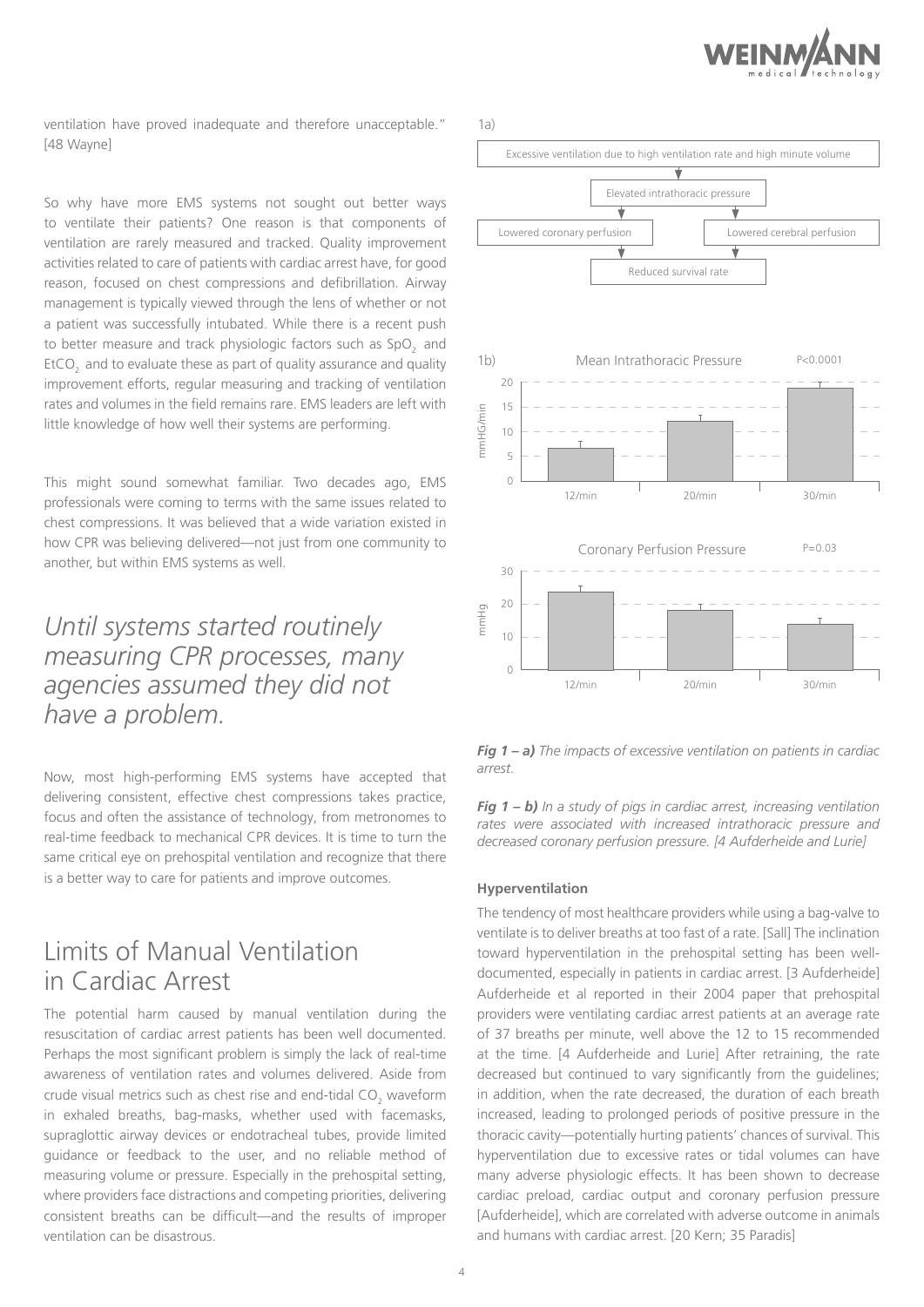

### **Gastric inflation**

Short, pressure-driven ventilations and ventilations with durations longer than one second can cause gastric inflation [15 Fitz-Clarke 2018], which has been associated with decreased cardiac output [8 Braun] and other complications, including regurgitation, aspiration of stomach contents and even gastric rupture. [41 Smally, 43 Spoormans] More consistent, controlled mechanical ventilations are posited to reduce pressure build-up in the stomach, so as to reduce the likelihood of vomiting, aspiration of stomach contents and subsequent respiratory complications. [44 Stallinger 2002]

#### **Barotrauma**

Manual ventilation often results in higher peak airway pressures, possibly due to hyperventilation compounded by the lack of methods to measure or limit airway pressures during resuscitation. [46 Turki] This may be associated with barotrauma and other injuries, complicating the patients' post-resuscitation recovery. [25 Malik]

#### **Hypoventilation**

Although hypoventilation by EMS providers has not been documented or studied as much as hyperventilation, some studies have indicated that it does occur in some cases [29 McMullan 2018]. Hypoventilation—caused by too slow a respiratory rate, too small tidal volumes or inadequate mask seal—could cause hypoxemia or hypercapnia. Although little is known about the impact of hypoventilation on cardiac arrest patients, some studies do indicate an association between higher arterial oxygen levels and return of circulation, while others point to the importance of maintaining normoxia following ROSC in order to achieve survival. [31 Newell]

# Why Manual Ventilation is a Difficult Task

Manual ventilation can appear like a simple task that requires little effort. This may explain why, despite the known deficiencies, manual ventilation remains a staple of prehospital care. After all, just about anyone can hold a mask and squeeze a bag. But it turns out that performing manual ventilation correctly is not quite that easy. In fact, the evidence shows that most healthcare providers struggle to perform it consistently—and the impact that variability is having on our patients remains unknown.

#### **Resources**

The most recent American Heart Association (AHA) and European Resuscitation Council (ERC) evidence-based practice guidelines for treatment of patients with cardiac arrest recommend that two people focus on ventilating: one to maintain a mask seal and open the airway, and another to squeeze the bag. [42 Soar] Yet many protocols for high-performance CPR only assign one provider to manage the airway and provide manual ventilation. The emphasis on chest compressions and other aspects of resuscitation may come at the expense of focusing on providing high-quality ventilation.

Perhaps because it is considered an essential skill for EMS clinicians at every training level, ventilating with a bag-valve-mask is often handled by a provider with less medical education and experience, while paramedics focus on "advanced" skills such as obtaining venous access, administering medications and identifying and treating dysrhythmias.

#### **Environment**

It has been suggested that the stressful, sometimes frenzied environment associated with prehospital care might make manual ventilation even more difficult. [36 Pitts 2004] The emphasis in prehospital care is often speed—get to the patient quickly, identify the problem quickly, and begin treating any critical issues quickly. Even efforts to perform rapid chest compressions at a rate of 100-120 per minute might influence ventilator rates during cardiac arrests one group of researchers found differences in both average tidal volume and peak airway pressures based on whether a metronome for chest compressions was set at 100 bpm compared to 120 bpm in a simulation study. [30 Na 2017]

### **Measurement**

Some indirect measurement and feedback is widely available, such as pulse oximetry and capnography; but direct measurement of tidal volume, airway pressure and other ventilation-related factors in EMS is rare. In addition, several studies have demonstrated the impact of both the clinician's grip technique as well as physical characteristics of the patient and clinician on ventilation rate, volumes and pressures. [7 Bassani, 18 Hess, 27 McCabe, 22 Kroll] While guidelines recommend ventilating just enough for visible chest rise, there is scant evidence to support the effectiveness of that method in the field. Without any reliable way of measuring rate, tidal volumes, airway pressures and other factors associated with ventilation, prehospital providers manually ventilating their patients are left in the dark, not really knowing whether their ventilations are compliant with guidelines.

## Ventilation in Clinical Conditions Other Than Cardiac Arrest

Cardiac arrest is not the only situation where the variation associated with manual ventilation may have a deleterious effect on patients in the prehospital setting. In fact, there may be a number of patients for whom hypo- or hyperventilation can impact their outcomes. For example, ventilation rates and volumes can impact blood gas levels; one study comparing manual to mechanical ventilation while moving patients in the hospital found that manual ventilation, when compared to mechanical ventilation, led to marked respiratory alkalosis [19 Hurst 1989].

One area in which the impact of prehospital ventilatory variation has been studied extensively is traumatic brain injury. Hypoventilation and subsequent hypoxemia can potentially lead to worse outcomes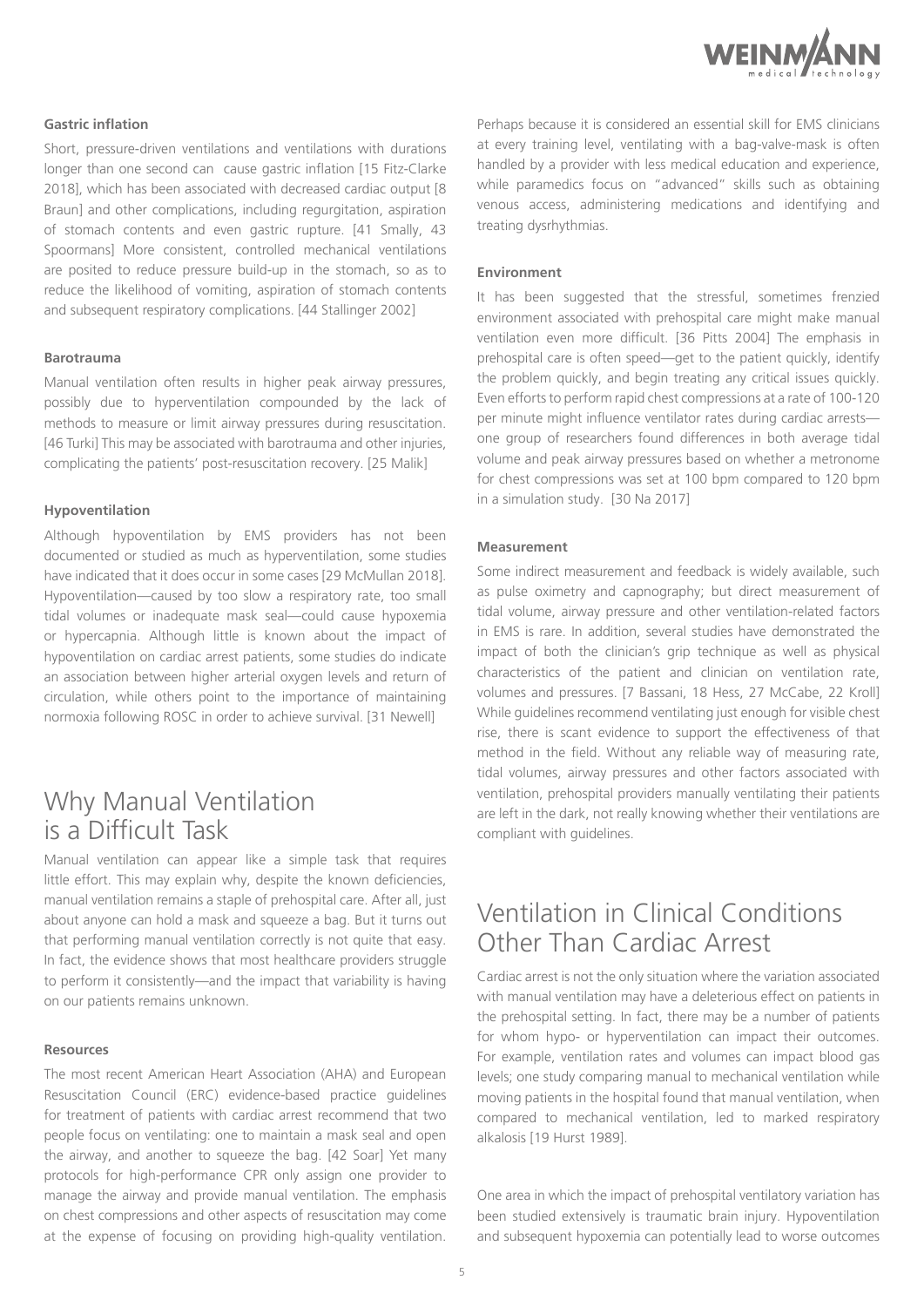

in patients who have just suffered a traumatic brain injury (TBI). In several studies, TBI patients who had episodes of hypoxia in the early stages following their injury experienced greater mortality. [10 Chesnut, 11 Davis] At the same time, hyperventilation in head injured patients intubated by prehospital providers was also associated with worse outcomes [Davis], possibly due to vasoconstriction caused by eliminating too much  $CO_{2}$ . Other research has also found associations between the quality of prehospital ventilation and mortality for patients with a brain injury. [13 Dumont, 47 Warner]

As with cardiac arrest, hyperventilation in traumatic brain injury and other clinical situations may also decrease cardiac output. Avoiding hyperventilation is one of the tenets of the Brain Foundation's Guidelines for Prehospital Management of Traumatic Brain Injury: "Adequacy of ventilation is dependent not only on the ventilation rate, but also on the tidal volume of oxygen delivered, and the pressure under which the tidal volume is delivered." [5 Badjatia]

# Benefits of Mechanical Ventilation

Portable mechanical ventilators are intended for use with patients who are being treated or transported in the field or within a health-care facility. In the United States, prehospital use of portable ventilators is largely limited to air medical transport and critical care interfacility transfer ambulances. In contrast, many countries throughout the rest of the world mandate use of prehospital mechanical ventilation for patients who require ventilation. For example, the European Union standard for medical vehicles and their equipment, EN 1789, requires mechanical ventilators for ambulances providing advanced medical care.

Mechanical ventilators deliver ventilations at a consistent, userderived oxygen dose, ventilation rate and tidal volume, with or without additional medications. "Controlling inflation time, flow rate, and flow waveform with a mechanical ventilator may be the best solution to control and limit peak inflation pressure for a given tidal volume," wrote Herff and Wenzel in a comprehensive look at ventilation during resuscitation, "but these variables are not controlled easily during manual ventilation." [17 Herff]

### **Pressure limits**

Mechanical ventilators with integrated pressure limits avoid excessive peak airway pressures that sometimes can occur with manual bag ventilation. [26 Marjanovich] Pressure is uniform with each breath, and is not impacted by the strength of the clinician or other extrinsic factors. In addition to controlling pressure, ventilators also monitor airway pressures and alert the caregivers to potential issues.

#### **Controlled oxygenation**

Many mechanical ventilators allow users to control the percent of oxygen being delivered to the patient, which can be critical for many patients on long-term ventilation. In the setting of cardiac arrest, it is unclear whether hyperoxia associated with the delivery of 100% oxygen by prehospital providers during resuscitation or following restoration of spontaneous circulation (ROSC) has any impact on outcomes. Some observational studies and limited clinical trials indicated that hyperoxia after ROSC is associated with poorer outcomes, while other researchers reported no connection between the two. [34 Patel, 28 McKenzie]

### **Controlled volume and rate**

Mechanical ventilators deliver a consistent volume with each breath, often at parameters that can be set by the clinician and adjusted to best fit the patient's needs. Whether a patient is being ventilated with a mask or through an advanced airway device, providers can be assured that the mechanical ventilator delivers the same tidal volume each time. [23 L'her]

Mechanical ventilators can provide a consistent rate, eliminating one of the most persistent errors made by prehospital and other medical providers when ventilating with a bag [32 Nikolla]. Knowing that the ventilation rate will remain consistent allows them to focus on more adequately assessing the quality of ventilation and other patient factors.

### **Crew safety and decreased need for resources**

Mechanical ventilation eliminates the need for a second provider during ventilation with a facemask, as the clinician can focus on maintaining a mask seal and observing the patient, without having to worry about squeezing a bag. This is still true even when an automated rate has not been set—such as during the initial, immediate response or CPR—if the mechanical ventilator allows a provider holding the mask to trigger each breath while still maintaining a two-handed seal.

*For EMS transport of patients who are ventilator-dependent, mechanical ventilators provide a safe and more efficient alternative to manually ventilating the patient throughout transport.*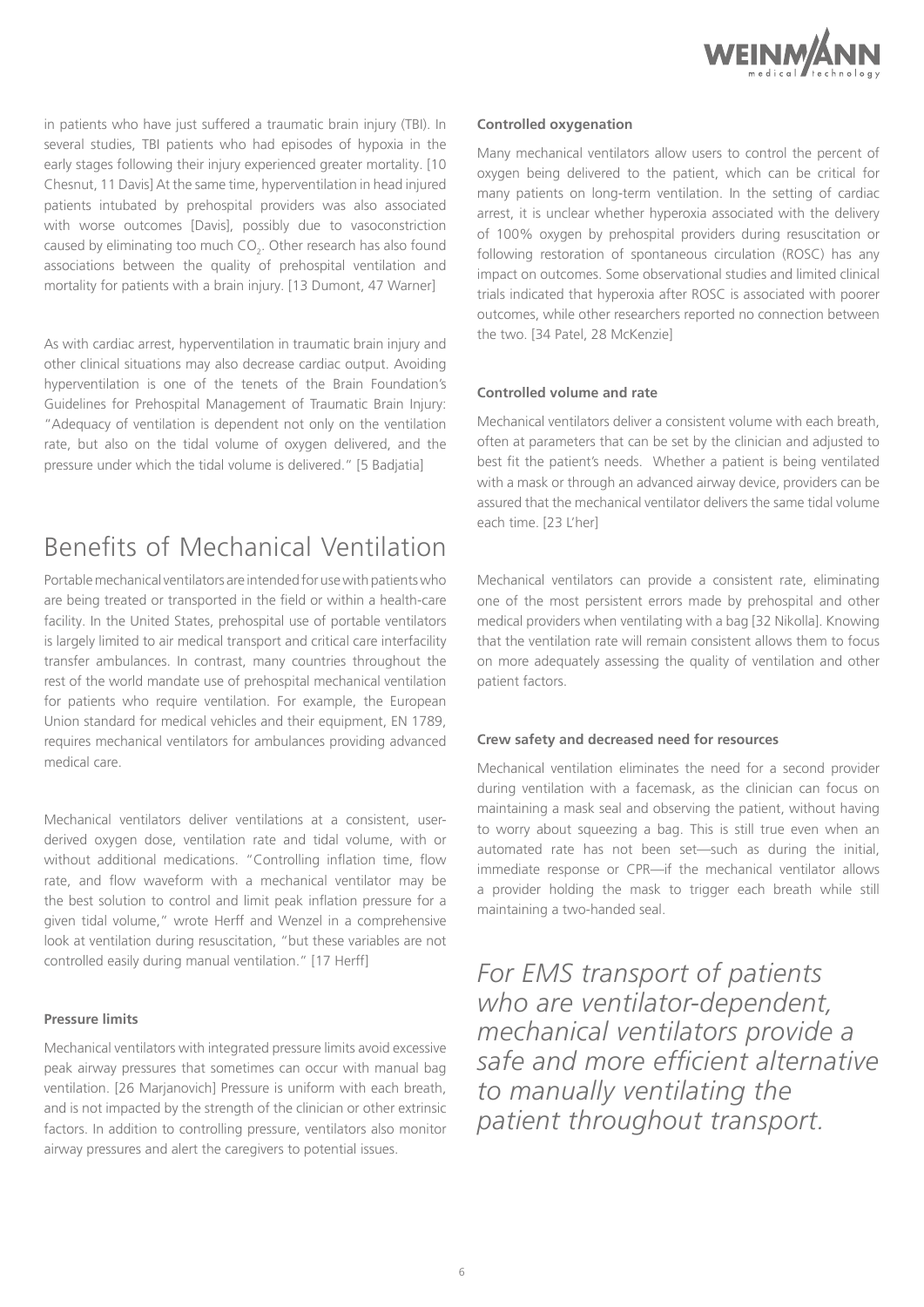

In areas where paramedics frequently respond as crews of only two people, this means medics can be assured that ventilations are being delivered even as they have to tend to another critical task—all while they are safely seat-belted in the ambulance. In one small study comparing the use of bag-valve ventilation to automatic transport ventilation, paramedics reported the automatic ventilator made it easier for them to provide patient care, accomplish additional tasks and document their care. [49 Weiss] This experience is analogous to the use of mechanical chest compression devices during simulated cardiac arrest scenarios, which suggests that automating the process allows teams to spend less time discussing chest compressions and more time discussing the entirety of the clinical situation and reassessing the treatment plan. [16 Gittinger] While further research is needed on the impact of portable ventilators on the process of care, they have potential to automate stressful, difficult processes. This will likely improve the clinician's ability to focus on clinical decision-making and other critical tasks.

# Overcoming Barriers to Mechanical Ventilation in EMS

Several perceived barriers have prevented EMS systems from widely adopting mechanical ventilation in the United States and other countries. While there are legitimate specific concerns, which are addressed below, each has to be weighed against the potential harm caused by wide variation in practice with manual ventilation, as well as the costs of continuous retraining to try to prevent that variation.

#### **Infrequent provider use**

Resuscitations and respiratory arrest patients requiring ventilation make up only a small percentage of emergent EMS responses. Although the exact number is not known, a study of national EMS data across 40 states reported that BVM/ventilation was performed 7.2 times for every 1000 EMS responses. This very likely represents an underestimate of the actual frequency, as endotracheal intubations attempts were reported in 8.3 cases per 100 responses, and CPR occurred in 8.7 per 1000 responses. [9 Carlson] Compared to such other critical procedures as manual defibrillation (3.8/1000), external cardiac pacing (0.7/1000) and cardioversion (0.3/1000), ventilation is a relatively frequent event.

With research showing that manual ventilation may be harming some of the most critical patients transported by EMS, use of mechanical ventilation for a small number of patients may still have a significant impact on outcomes. In addition, the need for prehospital ventilation may be increasing. For example, the number of people receiving invasive ventilation at home or in skilled-nursing facilities, while unknown, is believed to have increased significantly over the last two decades. [21 King, 39 Simonds] As more patients receive this treatment in the home, EMS clinicians will encounter them more often, leading to more frequent need for ventilator assistance during transport.

Additionally, mechanical ventilation may have a role in the nonintubated patient. Ventilators designed to work with a facemask or supraglottic airway can deliver more precise tidal volumes to patients without an ET tube. While further study is certainly needed, the delivery of optimal ventilation rates and volumes to any patient requiring breathing assistance, whether intubated or not, should be desired.

#### **Cost**

For many EMS systems, the purchase of any capital equipment can be a burden. However, as portable mechanical ventilators become more affordable, it is important to weigh the cost against the potential benefit, as well as the costs of other equipment. With multiple studies showing the need for frequent training to achieve optimal ventilation rates manually, there may also be a reduction in the total training time required to maintain proficiency. After recognizing the importance of consistent chest compressions, EMS systems have widely adopted mechanical CPR, despite a substantial cost to the devices. Mechanical ventilators offer many of the same benefits, with the possibility that they could be used with a wider number of patients. In addition, as reimbursement for prehospital care moves toward a value-based model, the use of mechanical ventilators to properly achieve and record certain quality metrics could be crucial.

### **Perceived complexity**

Although the 2007 National EMS Scope of Practice Model stated that paramedics should be knowledgeable in use of automated transport ventilators, in many systems their use appears to be limited to critical care paramedics. Whether or not an EMS clinician learned about mechanical ventilation during their initial education, it is likely that not using and frequently re-training on ventilators would lead to a lack of comfort with their use. While there is no published evidence examining the comfort level of EMS clinicians with these devices, there is some evidence that paramedic training is not considered adequate. For example, at least one state requires an additional certification in order for paramedics to transport patients on mechanical ventilators. [45 Tennessee] And most critical care paramedic education programs focus significant amount of time on mechanical ventilator use—a possible acknowledgement that paramedic education does not adequately cover the topic.

*However, the evidence described above shows that ventilation with a bag-valve system is more complicated than once believed, and often performed inadequately.*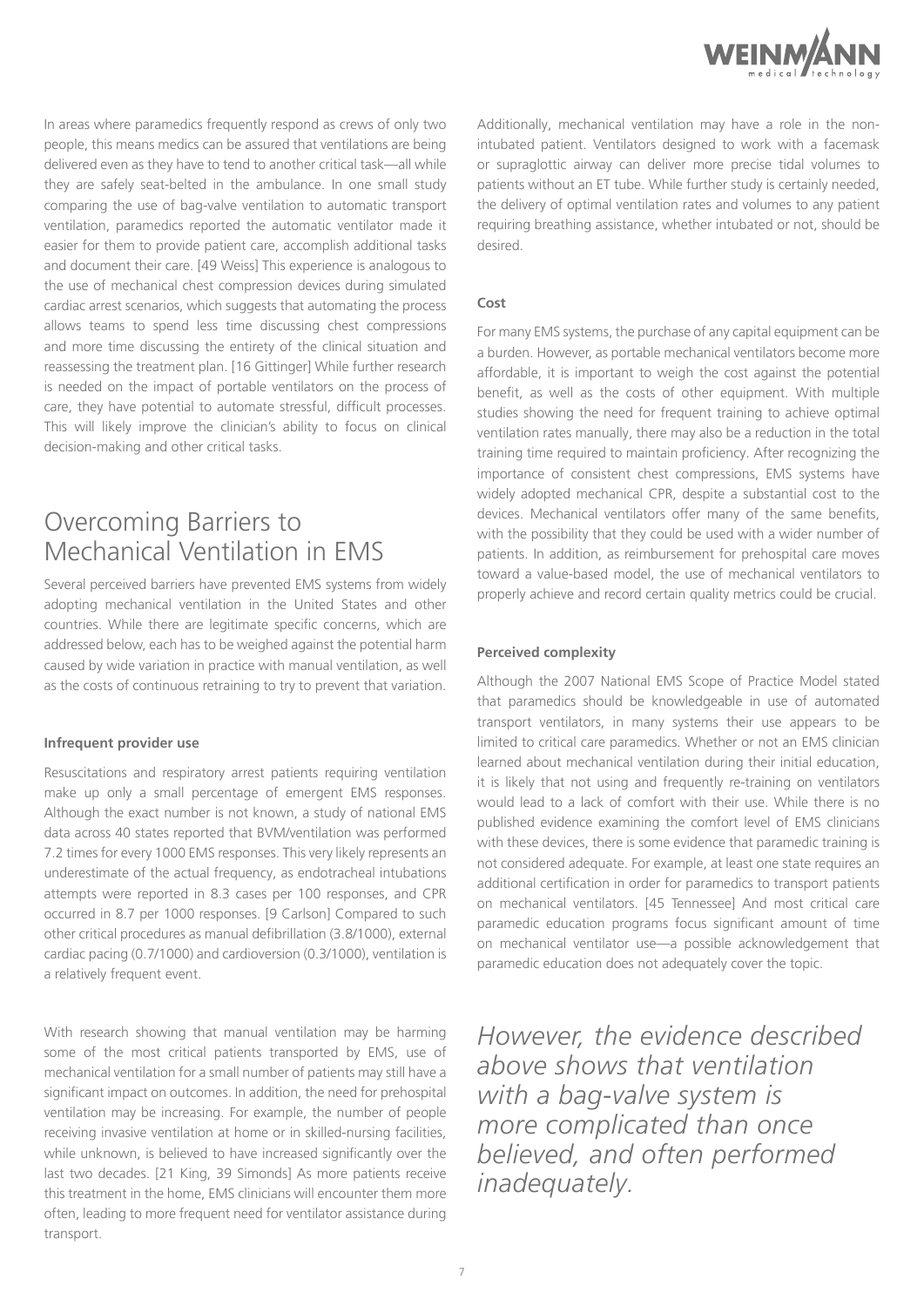

Studies have also shown that while retraining can help, it does not prevent hyperventilation or other errors, and must be conducted frequently. With the advent of safer and simpler portable ventilators, training EMS providers to use automated ventilators in specific clinical settings is quite possibly no more time consuming than training them to perform consistent, adequate and safe manual ventilations.

### **Weight**

The burden of carrying an additional piece of equipment should not be minimized. EMS providers encounter patients in a wide variety of settings, often requiring the movement of equipment long distances and in limited space. However, as technology and engineering progresses, many of the devices carried in the prehospital setting are becoming more compact and lighter, including monitor/defibrillators, non-invasive ventilation (CPAP) and more. Ventilators are now also available in more lightweight and rugged forms than ever before, with some weighing less than two pounds.

# Conclusion

Efforts to improve resuscitation of critical patients in the out-ofhospital setting have focused on reducing variability—from mechanical CPR to "pit crew" models, the importance of standardization and adherence to guidelines has been widely accepted. Yet decades of research has indicated that wide variance continues to occur in the practice of manual ventilation of cardiac arrest victims and other critical patients encountered by EMS clinicians—variance that has been associated with negative outcomes. Mechanical ventilation offers a solution to this variance and an opportunity to provide more consistent care adhering to evidence-based guidelines now and in the future.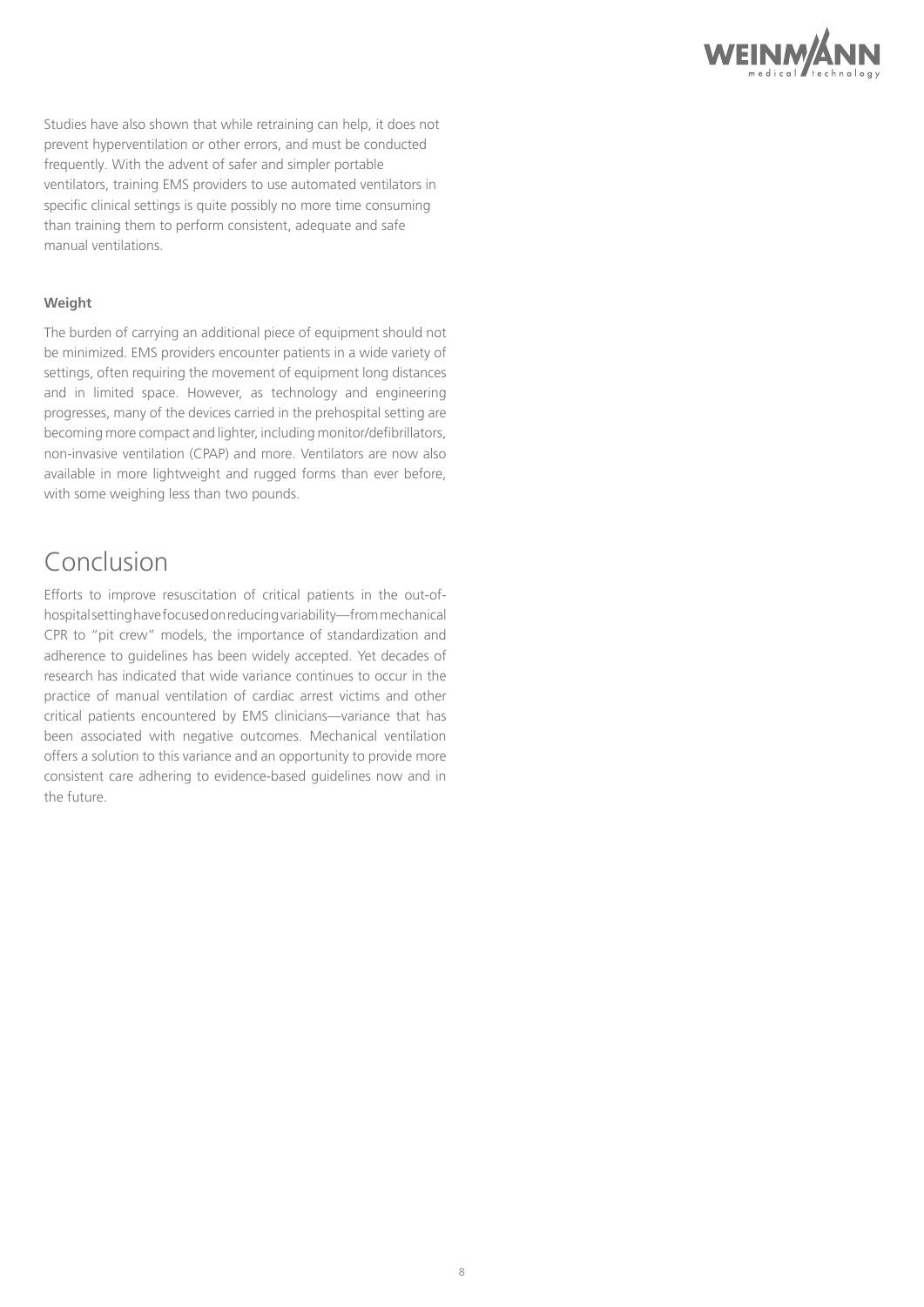

# References

**[1]** American Heart Association. Web-based Integrated 2010 & 2015 American Heart Association Guidelines for Cardiopulmonary Resuscitation and Emergency Cardiovascular Care. Accessed on March 26, 2019, at https://eccguidelines.heart.org/index.php/ circulation/cpr-ecc-guidelines-2/.

**[2]** Auble TE, Menegazzi JJ, Nicklas KA. Comparison of automated and manual ventilation in a prehospital pediatric model. Prehospital Emergency Care. 1998;2(2):108-111.

**[3]** Aufderheide TP, Sigurdsson G, Pirrallo, RG, Yannopoulos D, McKnite S, Von Briesen C, Sparks CW, Conrad CJ, Provo TA, Lurie KG. Hyperventilation-induced hypotension during cardiopulmonary resuscitation. Circulation. 2004;109(16):1960-1965.

**[4]** Aufderheide TP, Lurie KG. Death by hyperventilation: a common and life-threatening problem during cardiopulmonary resuscitation. Critical care medicine. 2004;32(9):S345-S351.

**[5]** Badjatia N, Carney N, Crocco TJ, Fallat ME, Hennes HM, Jagoda AS, Jernigan S, Letarte PB, Lerner EB, Moriarty TM, Pons PT. Guidelines for prehospital management of traumatic brain injury 2nd edition. Prehospital emergency care. 2008;12(SUPPL. 1).

**[6]** Baskett P, Nolan J, Parr M. Tidal volumes which are perceived to be adequate for resuscitation. Resuscitation. 1996;31(3):231-234.

**[7]** Bassani MA, Mezzacappa Filho F, Coppo MRC, Marba STM. Peak pressure and tidal volume are influenced by how the neonatal self-inflating bag is handled. J Pediatr (Rio J). 2009;85(3):217–222.

**[8]** Braun P, Putzer G, Strapazzon G, Wimmer A, Schnell H, Arnold H, Neururer S, Brugger H, Wenzel V, Paal P. Effects of stomach inflation on cardiopulmonary function and survival during hemorrhagic shock: a randomized, controlled, porcine study. Shock. 2016;46(1):99-105.

**[9]** Carlson JN, Karns C, Mann NC, E. Jacobson K, Dai M, Colleran C, Wang HE. Procedures performed by emergency medical services in the United States. Prehospital Emergency Care. 2016;20(1):15- 21.

**[10]** Chesnut RM, Marshall LF, Klauber MR, Blunt BA, Baldwin N, Eisenberg HM, Jane JA, Marmarou A, Foulkes MA. The role of secondary brain injury in determining outcome from severe head injury. J Trauma. 1993;34(2):216–222.

**[11]** Davis DP, Dunford JV, Poste JC, Ochs M, Holbrook T, Fortlage D, Size MJ, Kennedy F, Hoyt DB. The impact of hypoxia and hyperventilation on outcome after paramedic rapid sequence intubation of severely head-injured patients. Journal of Trauma and Acute Care Surgery. 2004;57(1):1-8.

**[12]** Dockery WK, Futterman C, Keller SR, Sheridan M, Akl BF. A comparison of manual and mechanical ventilation during pediatric transport. Critical care medicine. 1999;27(4):802-806.

**[13]** Dumont TM, Visioni AJ, Rughani AI, Tranmer BI, Crookes B. Inappropriate prehospital ventilation in severe traumatic brain injury increases in-hospital mortality. Journal of neurotrauma. 2010;27(7):1233-41.

**[14]** El Sayed M, Tamim H, Mailhac A, Clay MN. Ventilator use by emergency medical services during 911 calls in the United States. The American journal of emergency medicine. 2018;36(5):763-768.

**[15]** Fitz-Clarke JR. Fast or slow rescue ventilations: a predictive model of gastric inflation. Respiratory Care. 2018;63(5).

**[16]** Gittinger M, Brolliar SM, Grand JA, Nichol G, Fernandez R. Using simulation as an investigational methodology to explore the impact of technology on team communication and patient management: a pilot evaluation of the effect of an automated compression device. Simulation in Healthcare. 2017;12(3):139-47.

**[17]** Herff H, Wenzel V. Chapter 26. Mechanical Ventilation during Resuscitation. In: Tobin MJ, ed. Principles and Practice of Mechanical Ventilation, 3e. New York, NY: McGraw-Hill; 2013.

**[18]** Hess D, Simmons M, Blaukovitch S, Lightner D, Doyle T. An evaluation of the effects of fatigue, impedance, and use of two hands on volumes delivered during bag-valve ventilation. Respir Care 1993;38(3):271–275.

**[19]** Hurst JM, Davis K, Branson RD, Johannigman JA. Comparison of blood gases during transport using two methods of ventilatory support. Journal of Trauma. 1989;29(12):1637-40.

**[20]** Kern KB, Ewy GA, Voorhees WD, Babbs CF, Tacker WA. Myocardial perfusion pressure: a predictor of 24-hour survival during prolonged cardiac arrest in dogs. Resuscitation. 1988;16(4):241-50.

**[21]** King AC. Long-term home mechanical ventilation in the United States. Respiratory care. 2012;57(6):921-32.

**[22]** Kroll M, Das J, Siegler J. Can altering grip technique and bag size optimize volume delivered with bag-valve-mask by emergency medical service providers? Prehospital Emergency Care. 2019;23:2;210-214.

**[23]** L'her E, Marjanovic N, Jaffrelot M. Automatic vs. manual bag valve resuscitation: an experimental bench test. Prehospital and Disaster Medicine. 2011;26(S1):s164-s164.

**[24]** Lee HM, Cho KH, Choi YH, Yoon SY. Can you deliver accurate tidal volume by manual resuscitator? Emergency Medicine Journal. 2008;25(10):632-634.

**[25]** Malik SM, Rockacy M, Al-Khafaji A. Bleeding after bagging. Gastroenterology. 2011;141(1):e16-e17.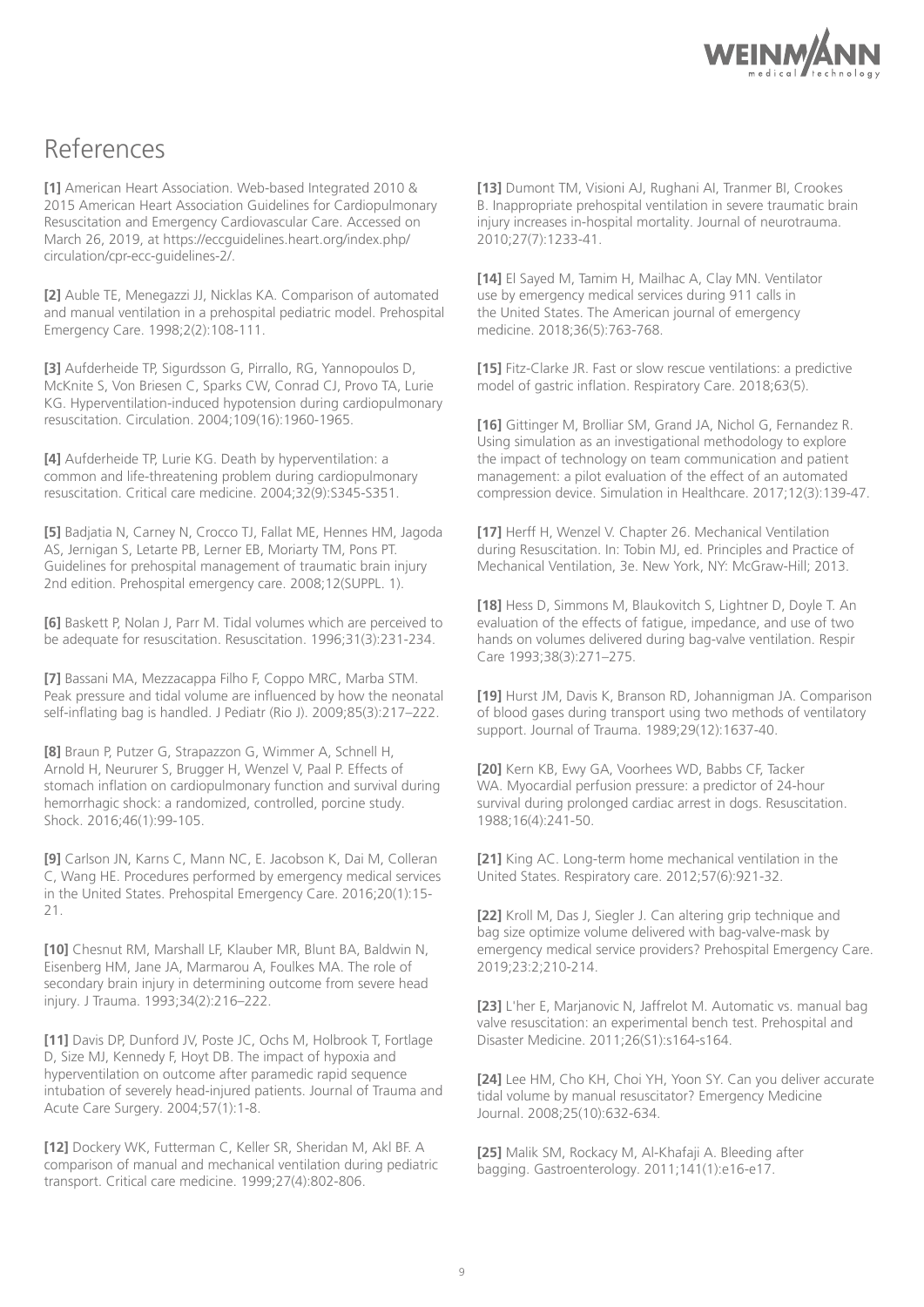

**[26]** Marjanovic N, Le Floch S, Jaffrelot M, L'Her E. Evaluation of manual and automatic manually-triggered ventilation performance and ergonomics using a simulation model. Respiratory care. 2014;59(5);735-742.

**[27]** McCabe SM, Smeltzer SC. Comparison of tidal volumes obtained by one-handed and two-handed ventilation techniques. American Journal of Critical Care. 1993;2(6):467-73.

**[28]** McKenzie NF, Dobb GJ. Oxygen after cardiac arrest: enough is enough? Circulation. 2018;137(20):2125.

**[29]** McMullan J, Farmer S, Stolz U, Benoit J. Ventilation variability in simulated out-of-hospital cardiac arrest resuscitation. (Abstracts for the 2019 NAEMSP Scientific Assembly.) Prehospital Emergency Care. 2019;23(1):99-100.

**[30]** Na JU, Han SK, Choi PC, Shin DH. Effect of metronome rates on the quality of bag-mask ventilation during metronome-guided 30: 2 cardiopulmonary resuscitation: A randomized simulation study. World journal of emergency medicine. 2017;8(2):136.

**[31]** Newell C, Grier S, Soar J. Airway and ventilation management during cardiopulmonary resuscitation and after successful resuscitation. Critical Care. 2018;22(1):190.

**[32]** Nikolla D, Lewandowski T, Carlson J. Mitigating hyperventilation during cardiopulmonary resuscitation. The American journal of emergency medicine. 2016;34(3):643-6.

**[33]** Ong ME, Perkins GD, Cariou A. Out-of-hospital cardiac arrest: prehospital management. The Lancet. 2018;391(10124):980-8.

**[34]** Patel JK, Kataya A, Parikh PB. Association between intra- and post-arrest hyperoxia on mortality in adults with cardiac arrest: A systematic review and meta-analysis. Resuscitation. 2018;127:83-8.

**[35]** Paradis NA, Martin GB, Rivers EP, Goetting MG, Appleton TJ, Feingold M, Nowak RM. Coronary perfusion pressure and the return of spontaneous circulation in human cardiopulmonary resuscitation. JAMA. 1990;263(8):1106-13.

**[36]** Pitts S, Kellermann A L, Hyperventilation during cardiac arrest, www.thelancet.com Vol. 364, 2004;7: 313-314

**[37]** Sall FS, De Luca A, Pazart L, Pugin A, Capellier G, Khoury A. To intubate or not: ventilation is the question. A manikinbased observational study. BMJ open respiratory research. 2018;5(1):e000261.

**[38]** Siegler J, Kroll M, Wojcik S, Moy HP. Can ems providers provide appropriate tidal volumes in a simulated adult-sized patient with a pediatric-sized bag-valve-mask? Prehospital Emergency Care 2017;21(1):74-78.

**[39]** Simonds AK. Home mechanical ventilation: an overview. Annals of the American Thoracic Society. 2016;13(11):2035-44.

**[40]** Slutsky AS. History of mechanical ventilation: From Vesalius to ventilator-induced lung injury. American journal of respiratory and critical care medicine. 2015;191(10):1106-15.

**[41]** Smally AJ, Ross MJ, Huot CP. Gastric rupture following bag-valve-mask ventilation. The Journal of emergency medicine. 2002;22(1):27-29.

**[42]** Soar J, Nolan JP, Böttiger BW, Perkins GD, Lott C, Carli P, Pellis T, Sandroni C, Skrifvars MB, Smith, GB, Sunde K. European resuscitation council guidelines for resuscitation 2015: section 3. Adult advanced life support. Resuscitation. 2015;95:100-147.

**[43]** Spoormans I, Van Hoorenbeeck K, Balliu L, Jorens PG. Gastric perforation after cardiopulmonary resuscitation: review of the literature. Resuscitation. 2010;81(3):272-280.

**[44]** Stallinger A, Wenzel V, Wagner-Berger H, Schäfer A, Voelckel WG, Augenstein S, Dörges V, Idris AH, Lindner KH, Hörmann C. Effects of decreasing inspiratory flow rate during simulated basic life support ventilation of a cardiac arrest patient on lung and stomach tidal volumes. Resuscitation. 2002;54(2):167-173.

[45] State of Tennessee Board of Emergency Medical Services. For EMS medical direction: approved clinical practices. Revised February 2017. Accessed on February 5, 2019 at https://www. tn.gov/content/dam/tn/health/documents/APPROVED\_CLINICAL\_ PRACTICES Revisions March 2017.pdf.

**[46]** Turki M, Young MP, Wagers SS, Bates JH. Peak pressures during manual ventilation. Respiratory care. 2005;50(3)340-344.

**[47]** Warner KJ, Cuschieri J, Copass MK, Jurkovich GJ, Bulger EM. The impact of prehospital ventilation on outcome after severe traumatic brain injury. Journal of Trauma and Acute Care Surgery. 2007;62(6):1330-8.

**[48]** Wayne MA, Delbridge TR, Ornato JP, Swor RA, Blackwell T. Concepts and application of prehospital ventilation. Prehospital Emergency Care. 2001;5(1):73-78.

**[49]** Weiss SJ, Ernst AA, Jones R, Ong M, Filbrun T, Augustin C, Barnum M, Nick TG. Automatic transport ventilator versus bag valve in the EMS setting: a prospective, randomized trial. Southern medical journal. 2005;98(10):970-977.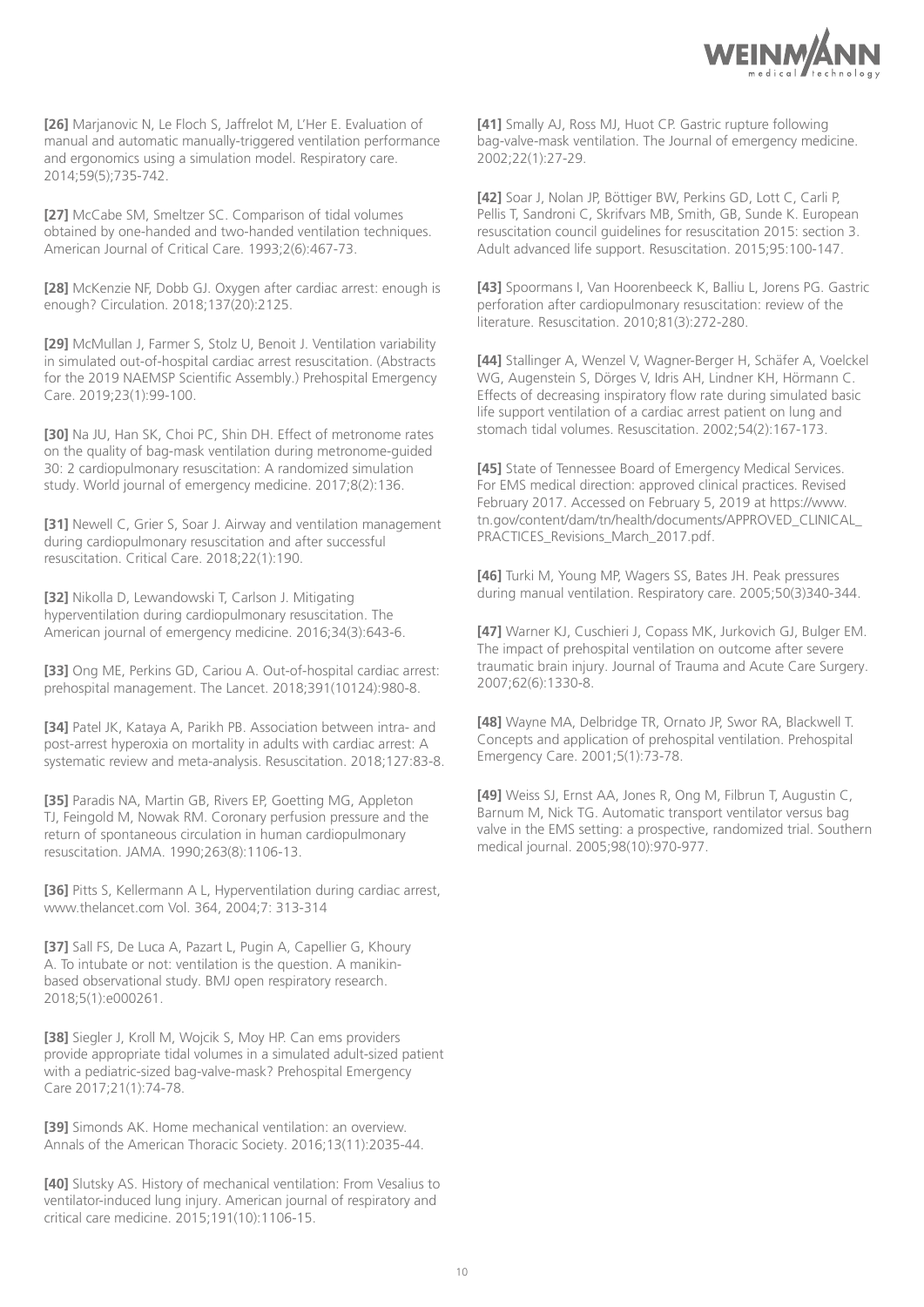

# About WEINMANN Emergency

WEINMANN Emergency has been dedicated to developing lifesaving medical devices specifically for the EMS profession for more than 45 years. WEINMANN Emergency sets the standard for effective and intuitive ventilation and defibrillation products and has an international reputation for innovation and reliability.

With many employees who also serve as paramedics, our team understands the unique needs of our customers and their patients. Our engineers place high value on designing innovative equipment that is compact and easy to use, especially in the stressful out-ofhospital environment.

Originally founded in 1874, WEINMANN is a family-owned business headquartered in Hamburg, Germany, and its products are used in more than 100 countries worldwide.